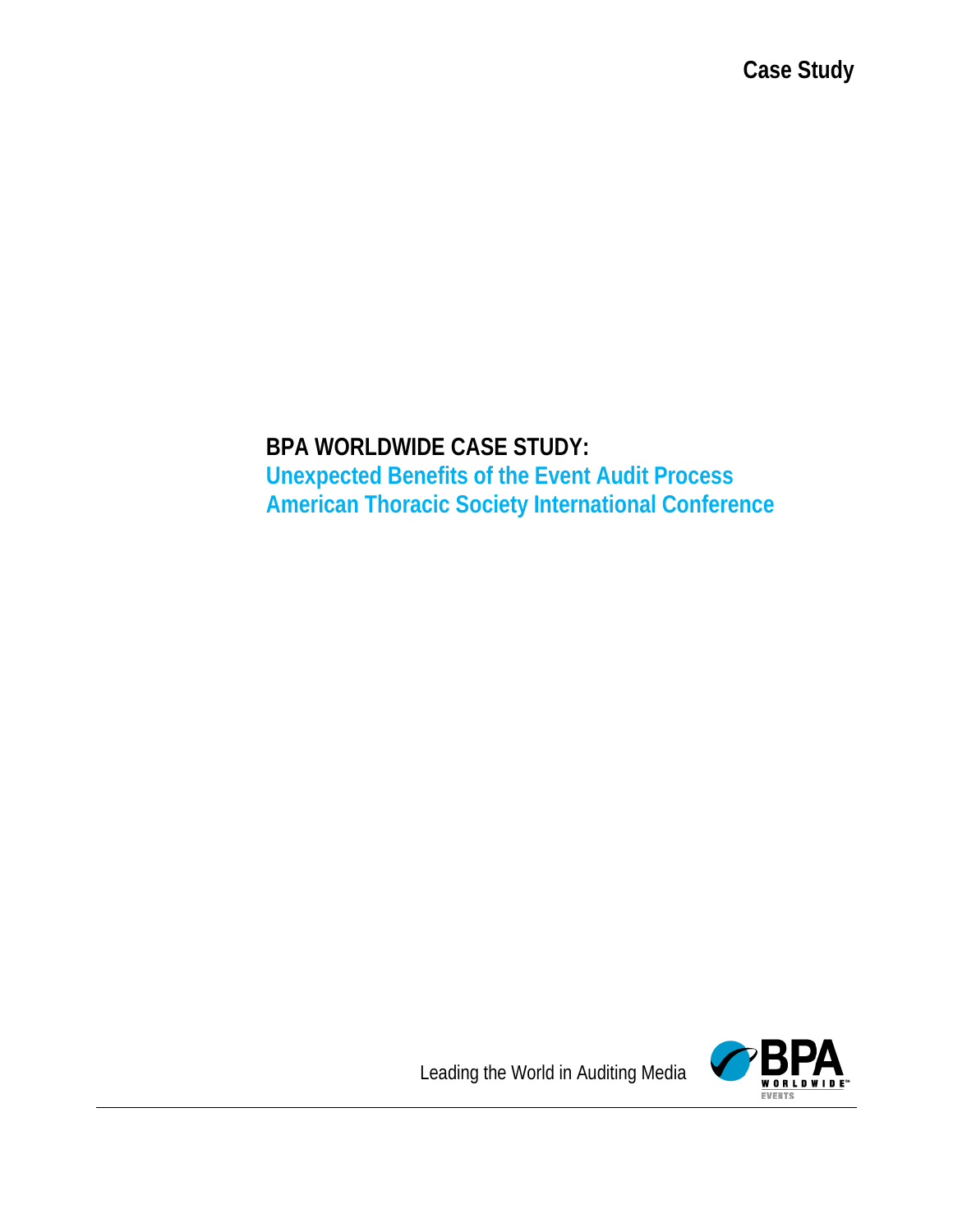



## **OVERVIEW**

The American Thoracic Society provides its exhibitors and event sponsors with an independent, third-party audit report of its verified attendance and demographic data. The ATS is auditing its data to ensure accuracy and transparency to their participating stakeholders. The decision to audit was prompted by the ATS Exhibitor Advisory Committee, a group of event stakeholders made up of exhibitors, sponsors and association members who help set show strategy and provide guidance to the organizers from the client perspective.

#### **NEED**

During the 2009 American Thoracic Society Exhibitor Advisory Committee meeting, members of the committee specifically asked for audited attendee data before the next show cycle. Stacy Blackshaw, Associate Director, Corporate Relations & Exhibition Operations, states that because of a tougher economic environment, tighter marketing budget questions were being asked of the exhibit managers. Exhibit managers were being asked to justify their exhibition marketing spend much more closely than in previous years. Questions like, "Who is really at the ATS meeting?" and "Is our target market at the event?" were being asked by upper management decision-makers. Blackshaw also mentions exhibit managers were pointing out that demographic data provided by the ATS did not align with their perceptions.

There were also factors fanning the audit flames for the ATS show management. The recession certainly tops the list since it was fueling the exhibitor investment justification conversation and, on the show management side, was creating a road block for investment from new prospects. The recession also began to influence merger decisions between long-standing clients who may have had individual booths. This left Blackshaw as the main ATS booth/sponsorship revenue driver, scrambling to fill booth space left open because of disappearing (merged, non-returning, etc.) companies. Because the ATS has a number of pharmaceuticaltype exhibitors, product life-cycle, patent expiration and even poor test results influence their ability or interest in exhibiting. Therefore, proving the value of the event to this sector is extremely important. Competitively, ATS is one of three associations organizing events in the pulmonary/critical care/sleep space. How would Blackshaw differentiate her event from the others?

## **BACKGROUND**

Historically, tradeshow organizers have provided little in the form of transparent and accurate information about their exhibition attendance and demographics. Numbers related to the business demographics of the audience attending an event come mostly in the form of ambiguous percentages and survey research data. Many organizers base event attendance not on who actually attended, but on who registered to attend. In some cases, depending on the show and industry, a variance of as much as 40-50% can be seen between the number of verified attendees actually at the show compared to those who only registered, but did not attend. This occurs most often with events that provide free attendance to the exhibit floor by way of VIP tickets and exhibitor invitations.

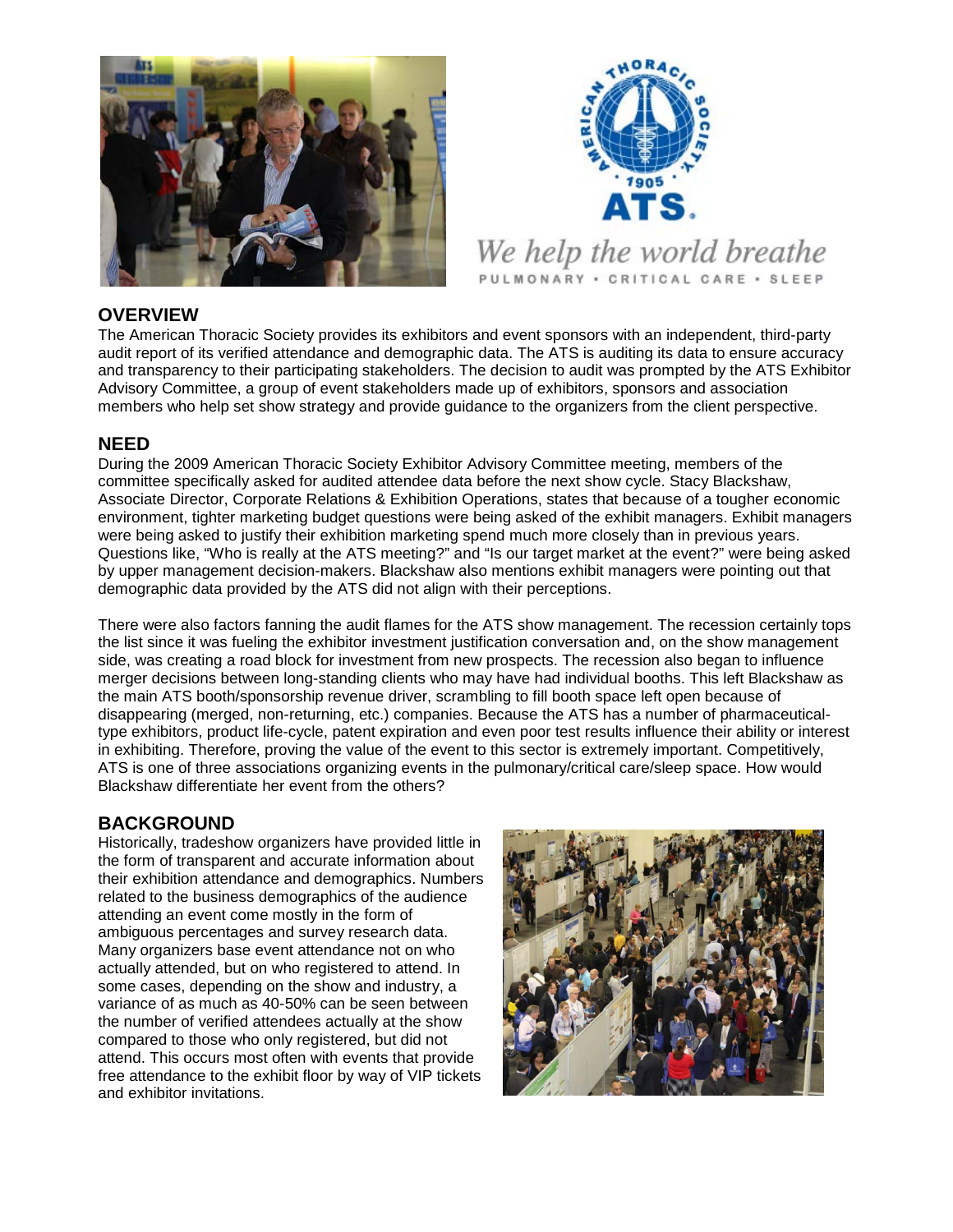Event audits have been provided in the US since the late 1980s and early 1990s. The idea of having a third party organization that is skilled in survey research or auditing that reviews and verifies data was—and currently is—viewed with a sense of fear, apprehension and misunderstanding.

This fear factor comes from organizers' understanding that independently audited attendance and demographics from proven, verified data will not match up well with past figures derived from the pure registration information.

A recent emphasis placed on return-on-investment (ROI) through measurement of different metrics taken from activities performed by sales teams at shows has reinvigorated an interest in methods to provide more accurate data to exhibition stakeholders. One method is using the audit to verify registration data post-show.

Emphasis within the tradeshow industry is also being placed on transparency of information; exhibitors asking organizers for information on hotel rate formulas; information about material handling rates for move-in and move-out from an exhibition hall; information about badge encoding; and increased transparency for understanding the makeup of the attending audience.

Because every industry has its own set of issues, solutions are often provided in a one-off manner based on the specific challenge at hand. The healthcare industry ranks high in transparency and ROI challenges related to increasing government regulations on pharmaceuticals, doctors and corporate marketers' relationships to these groups, etc. Being a key player in this aspect of the industry, the ATS began to feel pressure to provide more transparent data from an increasingly vocal stakeholder base.

#### **IMPLEMENTATION**

After meeting with its Exhibitor Advisory Committee, the ATS show management held internal meetings to discuss the priority of providing exhibitors with audited show attendance and demographics. They immediately saw the benefit that more detailed event data could provide compared to what only

*Asking questions like, "How many attendees in a target market make up 40% of the attendance?" resonated to this point. "If we are exhibitors looking for our marketing niche, how do we know what our possible sales lead universe is? Percentages don't give us that answer."*

American Thoracic Society Exhibitor Advisory Committee

percentages could show. Asking questions like, "How many attendees in a target market make up 40% of the attendance?" resonated to this point. They then asked, "If we are exhibitors looking for our marketing niche, how do we know what our possible sales lead universe is? Percentages don't give us that answer." The team also examined how they could position the audit data for international-centric clients and how the report could positively affect marketing to this segment since basic percentages also did not get to the heart of this situation.



The decision was made to move forward with an audit of the event data and become the first medical association to be fully transparent with show information. The logic was simple– healthcare brand marketers would have the opportunity to make an informed investment decision for participation based on accurate, thirdparty validated attendance and demographics.

Once the decision was made, the ATS created a press release that went to their media distribution list. At the same time, BPA, with approval of the ATS, wrote a press release that went out to a different distribution list to ensure full trade media coverage.